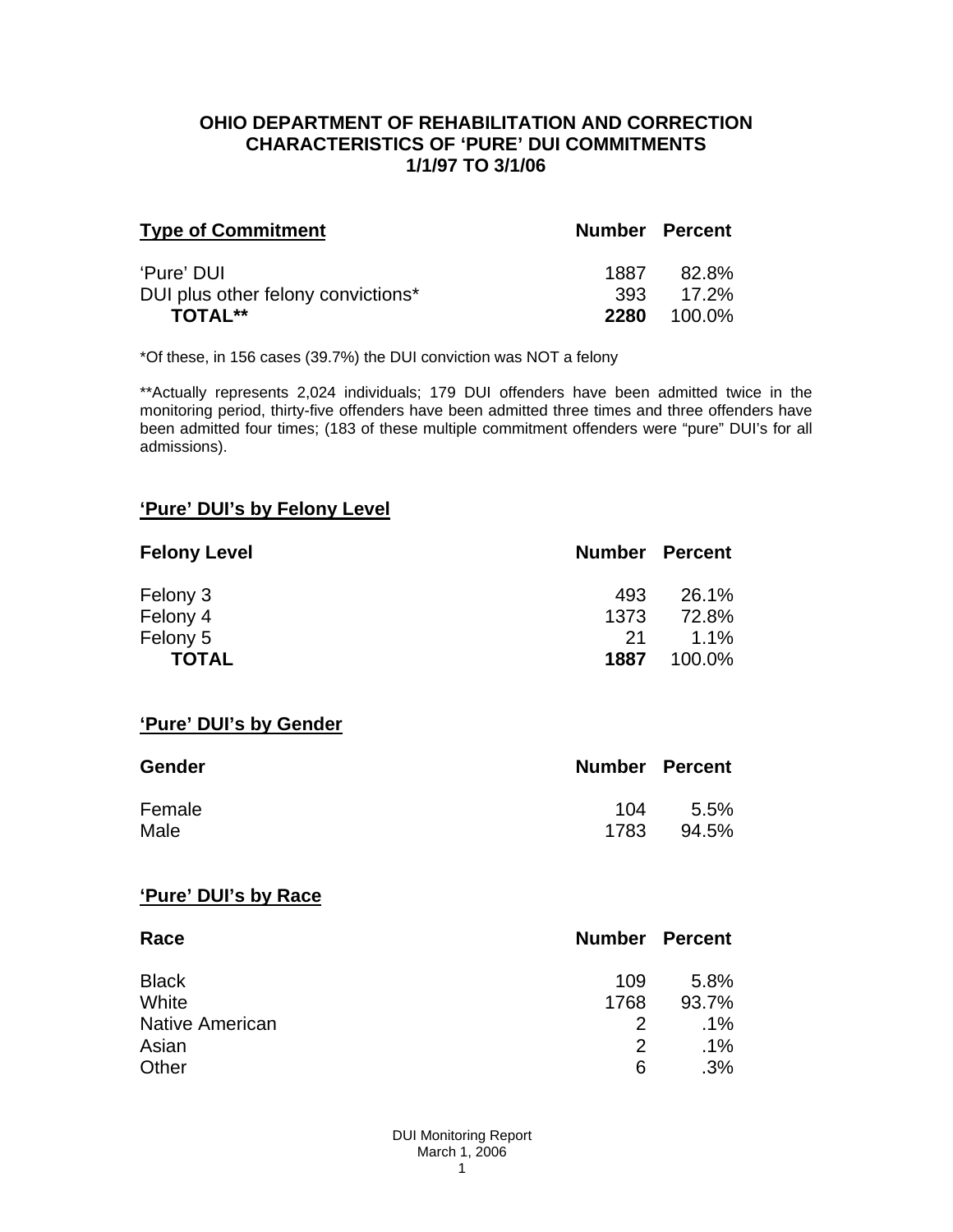# **'Pure' DUI's by Age at Commitment**

| <b>Age at Commitment</b> | <b>Number</b> | <b>Percent</b> |
|--------------------------|---------------|----------------|
| 25 and under             | 95            | 5.0%           |
| 26 to 30                 | 239           | 12.7%          |
| 31 to 35                 | 344           | 18.2%          |
| 36 to 40                 | 437           | 23.2%          |
| 41 to 45                 | 434           | 23.0%          |
| 46 to 50                 | 211           | 11.2%          |
| Over 50                  | 127           | $6.7\%$        |
|                          |               |                |

| Range = $19$ to $77$ | Median = $38$ |
|----------------------|---------------|
| Mean $= 38.5$        | Mode $= 38$   |

# **'Pure' DUI'S by Security Classification**

| <b>Security Level</b>                | <b>Number Percent</b> |         |
|--------------------------------------|-----------------------|---------|
| Level 1-A                            | 127                   | $6.7\%$ |
| Level 1-B                            | 1409                  | 74.7%   |
| Level 2                              | 218                   | 11.6%   |
| Level 3*                             | 132                   | $7.0\%$ |
| Level 4-A                            | 2                     | $.1\%$  |
| *Includes inmates still in reception |                       |         |

# **'Pure' DUI's by County of Commitment**

| <b>County of Commitment</b> | <b>Number</b> | <b>Percent</b> |
|-----------------------------|---------------|----------------|
| Cuyahoga                    | 150           | 7.9%           |
| Summit                      | 138           | 7.3%           |
| <b>Stark</b>                | 133           | 7.0%           |
| Hamilton                    | 109           | 5.8%           |
| Franklin                    | 91            | 4.8%           |
| <b>Butler</b>               | 83            | 4.4%           |
| Lorain                      | 81            | 4.3%           |
| Clermont                    | 80            | 4.2%           |
| Lake                        | 61            | 3.1%           |
| Portage                     | 53            | 2.8%           |
| Warren                      | 52            | 2.8%           |
| <b>All Other Counties</b>   | 856           | 46.4%          |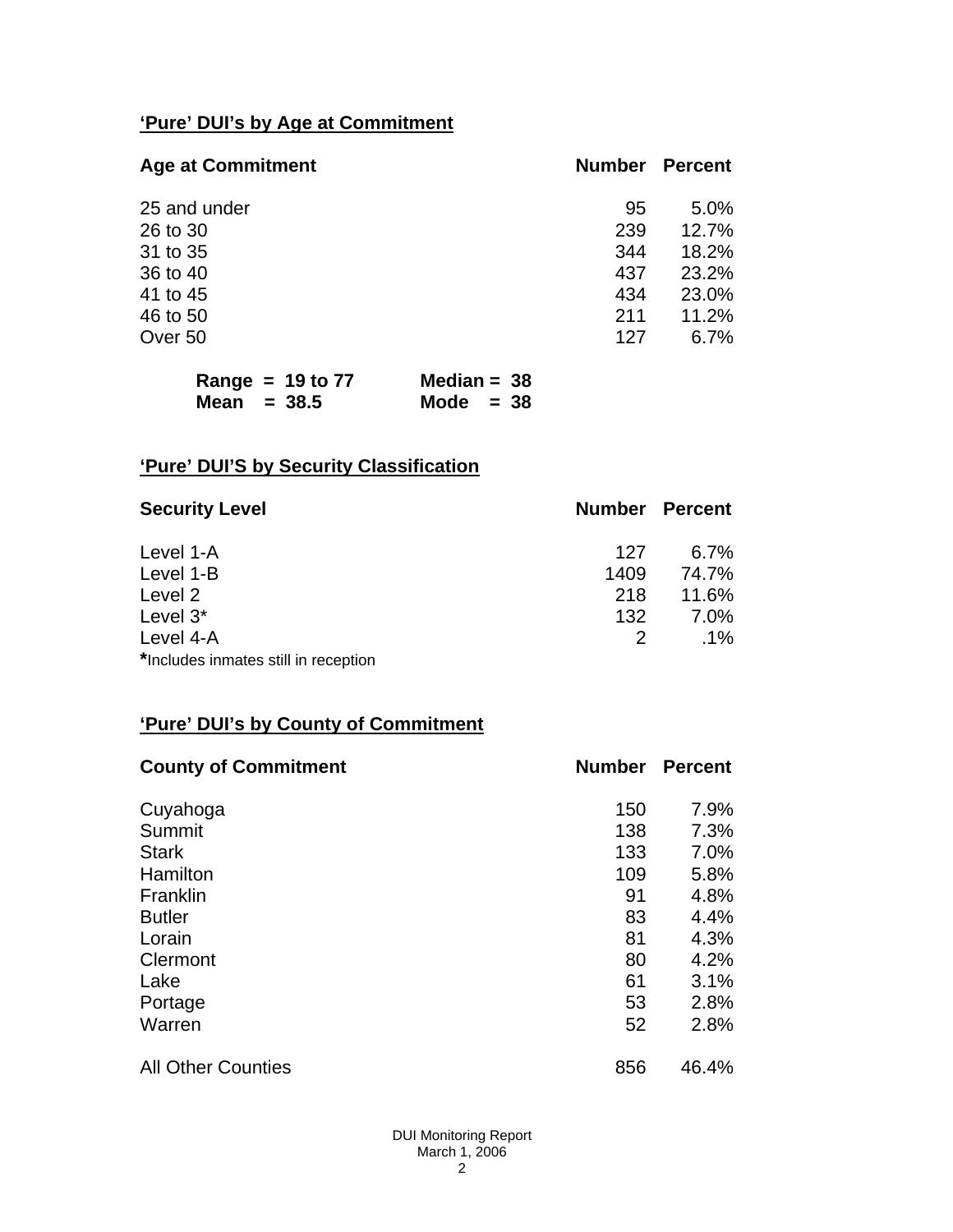# **'Pure' DUI's by Current Status**

| <b>Current Status</b>                  | <b>Number Percent</b> |       |
|----------------------------------------|-----------------------|-------|
| <b>Currently Incarcerated</b>          | 402                   | 21.3% |
| <b>Judicial Release</b>                | 288                   | 15.3% |
| <b>Released under PRC</b>              | 716                   | 37.9% |
| Released to Appeal Bond                | 5                     | .3%   |
| <b>Furlough (Transitional Control)</b> | 64                    | 3.4%  |
| <b>Vacated Sentence</b>                | 10                    | .5%   |
| <b>Court Order</b>                     | 10                    | .5%   |
| Death of Inmate                        | 10                    | .5%   |
| Released at Expiration of Prison Term* | 382                   | 20.2% |

\*Released without post-release control; of the 558 releases since January 2004, 295 were expiration of prison term (52.9%), compared with 120 inmates released onto PRC (which included ninety males who successfully completed the DUI IPP sentence reduction program and six females who successfully completed the Camp Meridian IPP program).

# **'Pure' DUI's by Length of Sentence (in months)**

| <b>Length of Sentence</b>           | <b>Number Percent</b> |       |
|-------------------------------------|-----------------------|-------|
| Two Months (mandatory sentence)     | 42                    | 2.2%  |
| Three to Six Months                 | 240                   | 12.8% |
| Seven to Eleven Months              | 188                   | 10.0% |
| <b>Twelve Months</b>                | 512                   | 27.2% |
| Thirteen to Seventeen Months        | 181                   | 9.6%  |
| Eighteen Months                     | 146                   | 7.8%  |
| Nineteen to Twenty-four Months      | 252                   | 13.4% |
| <b>Twenty-five to Thirty Months</b> | 126                   | 6.7%  |
| Thirty-one to Thirty-five Months    | 0                     |       |
| <b>Thirty-six Months</b>            | 110                   | 5.9%  |
| Forty-eight to Fifty-nine Months    | 60                    | 3.2%  |
| <b>Sixty Months</b>                 | 22                    | 1.2%  |

| Mode   | $= 12$ months |
|--------|---------------|
| Median | $= 12$ months |

 $Mean = 17.4 months$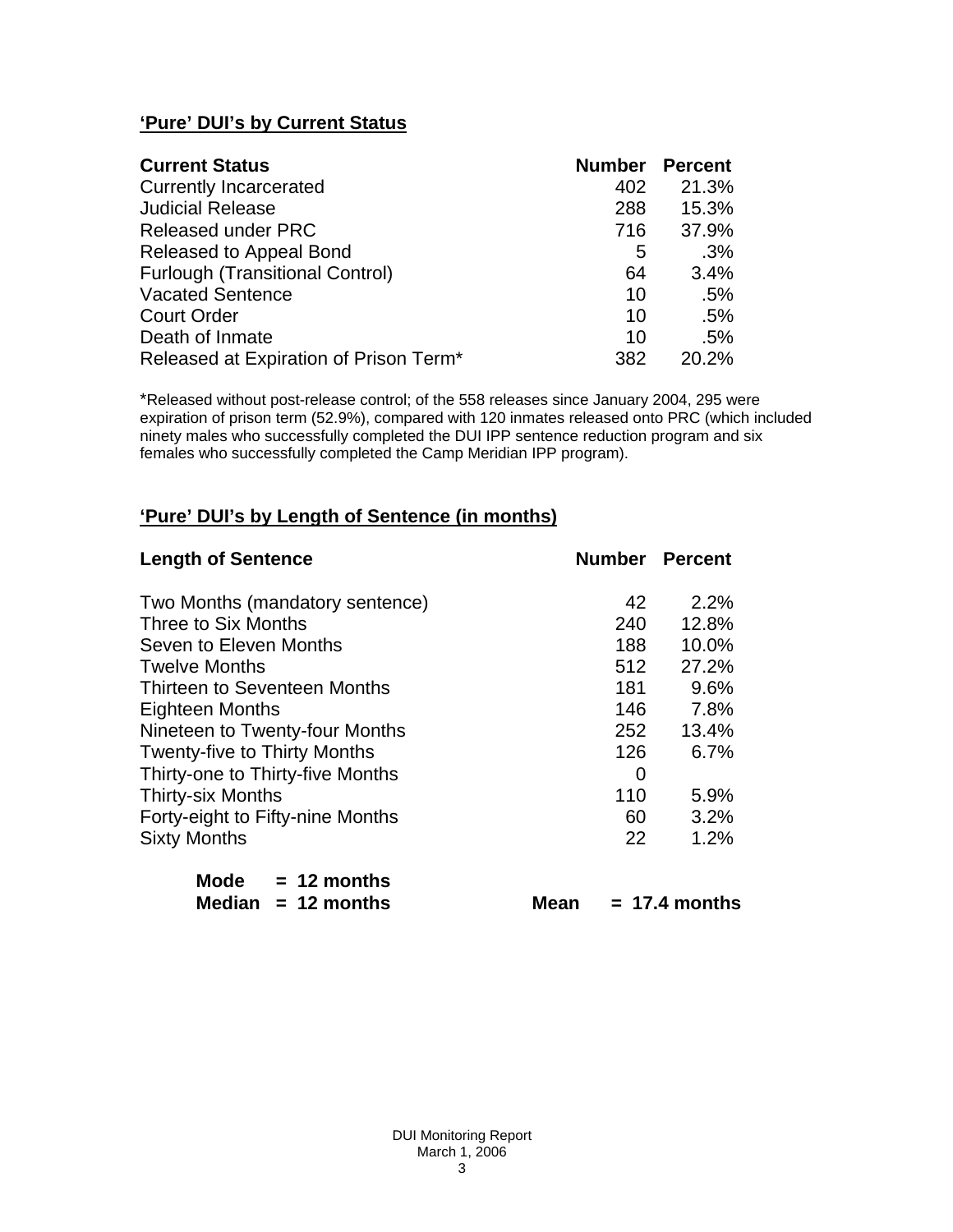# **'Pure' DUI's by Number of Prior Incarcerations**

| <b>Number of Prior Incarcerations</b> | <b>Number Percent</b> |          |
|---------------------------------------|-----------------------|----------|
| None                                  | 1112                  | 58.9%    |
| One                                   | 436                   | 23.1%    |
| Two                                   | 204                   | $10.8\%$ |
| Three or more                         | 135                   | 7.2%     |

### **'Pure' DUI's Currently Incarcerated by Parent Institution\* (3/1/06)**

| <b>Institution</b>                                    | <b>Number</b>  | <b>Percent</b> | # in<br>Camp   |
|-------------------------------------------------------|----------------|----------------|----------------|
| <b>Allen Correctional Institution</b>                 | 10             | 2.5%           |                |
| <b>Belmont Correctional Institution</b>               | 22             | 5.4%           | 6              |
| <b>Chillicothe Correctional Institution</b>           | 11             | 2.7%           |                |
| <b>Corrections Reception Center</b>                   | 30             | 7.4%           |                |
| Dayton Correctional Institution                       | 3              | .7%            |                |
| <b>Franklin Pre-Release Center</b>                    | 3              | .7%            |                |
| <b>Grafton Correctional Institution</b>               | 9              | 2.2%           |                |
| <b>Hocking Correctional Institution</b>               | 8              | 2.0%           |                |
| <b>Lake Erie Correctional Institution</b>             | 12             | 2.9%           |                |
| <b>Lebanon Correctional Institution</b>               | $\overline{2}$ | .5%            | 2              |
| <b>London Correctional Institution</b>                | 19             | 4.7%           | $\overline{2}$ |
| <b>Lorain Correctional Institution</b>                | 24             | 6.0%           |                |
| <b>Madison Correctional Institution</b>               | 4              | 1.0%           |                |
| <b>Mansfield Correctional Institution</b>             | 8              | 1.9%           | 1              |
| <b>Marion Correctional Institution</b>                | 9              | 2.2%           | 3              |
| <b>Noble Correctional Institution</b>                 | 19             | 4.7%           |                |
| <b>North Central Correctional Institution</b>         | 9              | 2.2%           |                |
| <b>North Coast Correctional Treatment Facility</b>    | 107            | 26.6%          | $12**$         |
| <b>Northeast Pre-Release Center</b>                   | 3              | .7%            |                |
| <b>Oakwood Correctional Facility</b>                  | $\overline{2}$ | .5%            |                |
| Ohio Reformatory for Women                            | 15             | 3.7%           | $1***$         |
| <b>Ohio State Penitentiary</b>                        | 5              | 1.2%           | 5              |
| <b>Pickaway Correctional Institution</b>              | 48             | 11.9%          |                |
| <b>Richland Correctional Institution</b>              | 3              | $.7\%$         |                |
| <b>Ross Correctional Institution</b>                  | 6              | 1.5%           | 6              |
| Southeastern Correctional Institution                 | 5              | 1.2%           |                |
| <b>Southern Ohio Correctional Facility</b>            | 1              | .2%            |                |
| <b>Toledo Correctional Institution</b>                | $*2$           | .4%            |                |
| <b>Trumbull Correctional Institution</b><br>$N = 402$ | 3              | .7%            | $3***$         |

\*Includes inmates out to court

\*\*In DUI IPP program at NCCTF

\*\*\*Female; the female at ORW is participating in the Education Intensive Program.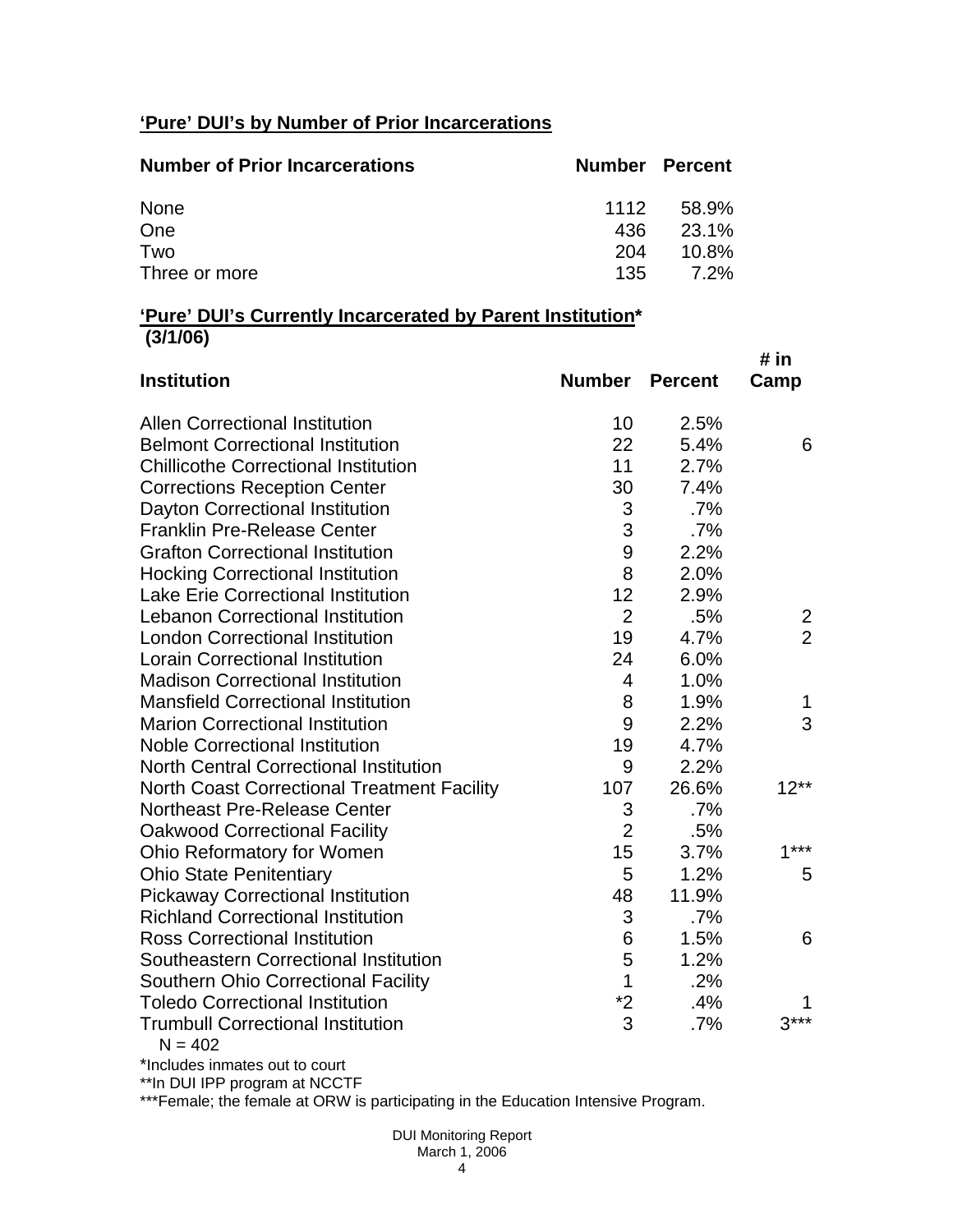## **'PURE' DUI OFFENDERS COMPARISON OF SELECTED RELEASE TYPES DEMOGRAPHICS AND TIME SERVED/TIME SAVED VARIABLES 3/1/06**

|                                                                         | <b>Release Types</b>        |                       |                                                |                                      |                            |                          |                                                     |                                    |  |
|-------------------------------------------------------------------------|-----------------------------|-----------------------|------------------------------------------------|--------------------------------------|----------------------------|--------------------------|-----------------------------------------------------|------------------------------------|--|
| <b>Variables</b>                                                        | Post-<br>Release<br>Control |                       | <b>IPP</b> with<br>Post-<br>Release<br>Control |                                      | <b>Judicial</b><br>Release |                          | Expiration<br>of Sentence<br>with No<br>Supervision |                                    |  |
|                                                                         | N                           | $\%$ *                | N                                              | $\%$ *                               | N                          | $\%$ *                   | N                                                   | $\%$                               |  |
| <b>TOTAL</b>                                                            | 426                         |                       | 281                                            |                                      | 288                        |                          | 382                                                 |                                    |  |
| Race:<br>White<br>African-American<br>Native American<br>Asian<br>Other | 404<br>20<br>$\overline{2}$ | 94.8<br>4.7<br>$.5\,$ | 266<br>12<br>1<br>$\overline{2}$               | 94.7<br>4.3<br>.4<br>$\overline{.7}$ | 270<br>17<br>$\mathbf{1}$  | 93.8<br>5.9<br>$\cdot$ 3 | 353<br>26<br>1<br>$\overline{2}$                    | 92.4<br>6.8<br>$\cdot$ 3<br>$.5\,$ |  |
| Gender:<br>Male<br>Female                                               | 410<br>16                   | 96.2<br>3.8           | 281                                            | 100.0                                | 259<br>29                  | 89.9<br>10.1             | 359<br>23                                           | 94.0<br>6.0                        |  |
| Age:<br>Mean<br>Median<br>Mode                                          | 37.6<br>37.0<br>36.0***     |                       | 38.3<br>39.0<br>40.0***                        |                                      | 37.3<br>37.0<br>38.0       |                          | 38.6<br>39.0<br>44.0                                |                                    |  |
| <b>Commitment County:</b><br>Major Urban**<br><b>All Others</b>         | 192<br>234                  | 45.2<br>54.8          | 88<br>193                                      | 31.3<br>68.7                         | 88<br>200                  | 30.6<br>69.4             | 140<br>242                                          | 36.6<br>63.4                       |  |

\*Column totals = 100%

\*\*Cuyahoga, Franklin, Hamilton, Lucas, Montgomery, Stark and Summit

\*\*\*Multiple modes; lowest value is shown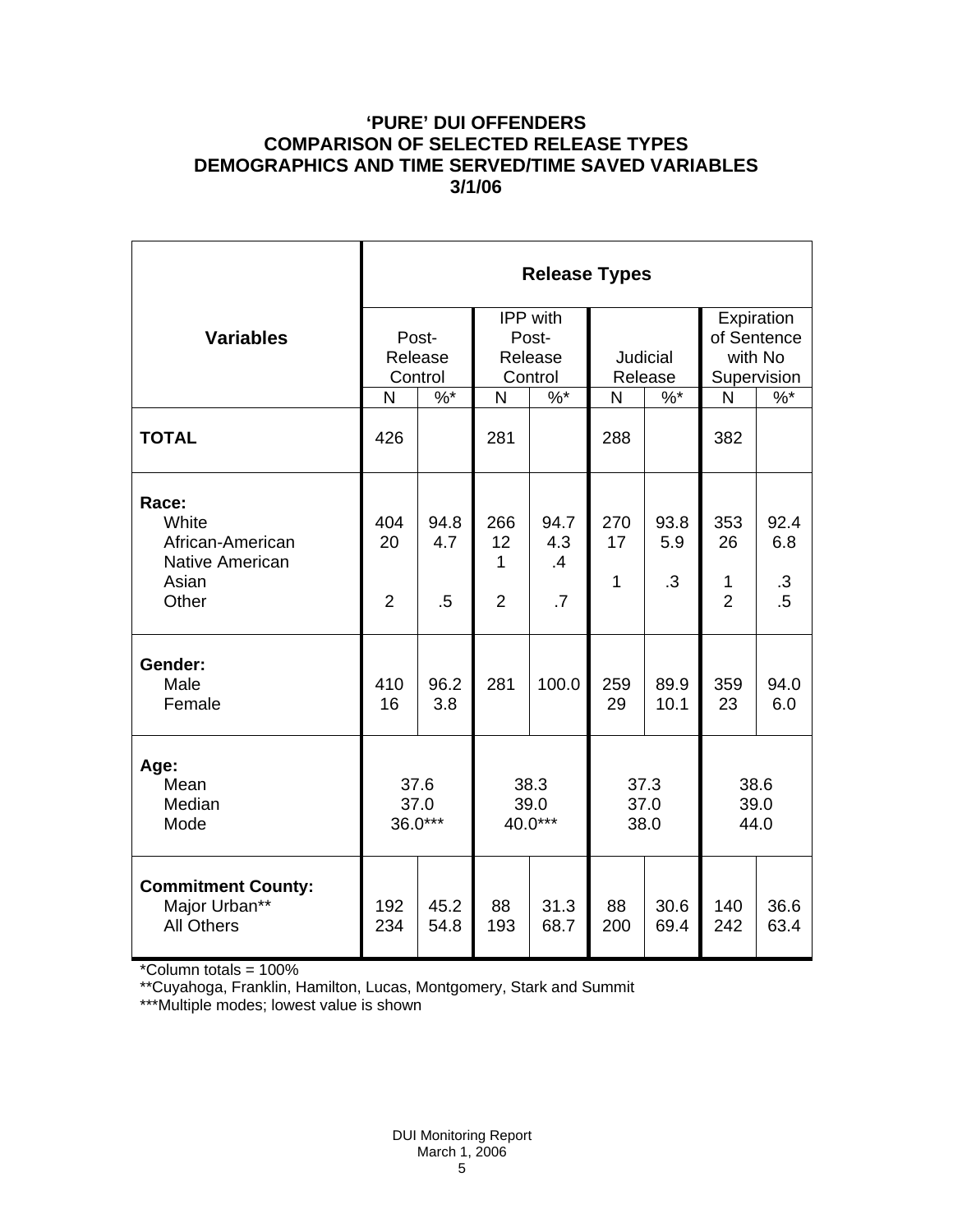|                                                                                       | <b>Release Types</b>        |                              |                                         |                            |                       |                            |                                                       |                            |
|---------------------------------------------------------------------------------------|-----------------------------|------------------------------|-----------------------------------------|----------------------------|-----------------------|----------------------------|-------------------------------------------------------|----------------------------|
| <b>Variables</b>                                                                      | Post-<br>Release<br>Control |                              | IPP with<br>Post-<br>Release<br>Control |                            | Judicial<br>Release   |                            | Expiration of<br>Sentence<br>(with No<br>Supervision) |                            |
|                                                                                       | N                           | $\%^{*}$                     | N                                       | $\%$ *                     | N<br>$\%$ *           |                            | N                                                     | $\frac{9}{6}$              |
| <b>Sentence Length</b><br>(Months):<br>Mean<br>Median<br>Mode                         | 11.4<br>12.0<br>12.0        |                              | 19.1<br>16.0<br>12.0                    |                            | 18.7<br>17.0<br>12.0  |                            | 13.7<br>12.0<br>12.0                                  |                            |
| <b>Number of Priors:</b><br>None<br>One<br>Two<br>Three or More                       | 230<br>104<br>45<br>47      | 54.0<br>24.4<br>10.6<br>11.0 | 185<br>70<br>19<br>$\overline{7}$       | 65.8<br>24.9<br>6.8<br>2.5 | 198<br>44<br>27<br>19 | 68.8<br>15.3<br>9.4<br>6.6 | 227<br>91<br>36<br>28                                 | 59.4<br>23.8<br>9.4<br>7.3 |
| <b>Time Served (Months):</b><br>Mean<br>Median<br>Mode                                | 8.9<br>7.8<br>$4.6**$       |                              | 6.5<br>5.3<br>4.8                       |                            | 5.1<br>3.5<br>$2.3**$ |                            | 10.6<br>8.2<br>$5.3**$                                |                            |
| <b>Time Saved Through</b><br><b>Early Release (Months):</b><br>Mean<br>Median<br>Mode | N/A                         |                              | 11.4<br>7.5<br>$6.2**$                  |                            | 13.1<br>11.0<br>9.2   |                            | N/A                                                   |                            |

\*Column totals = 100%

\*\*Multiple modes; lowest value is shown